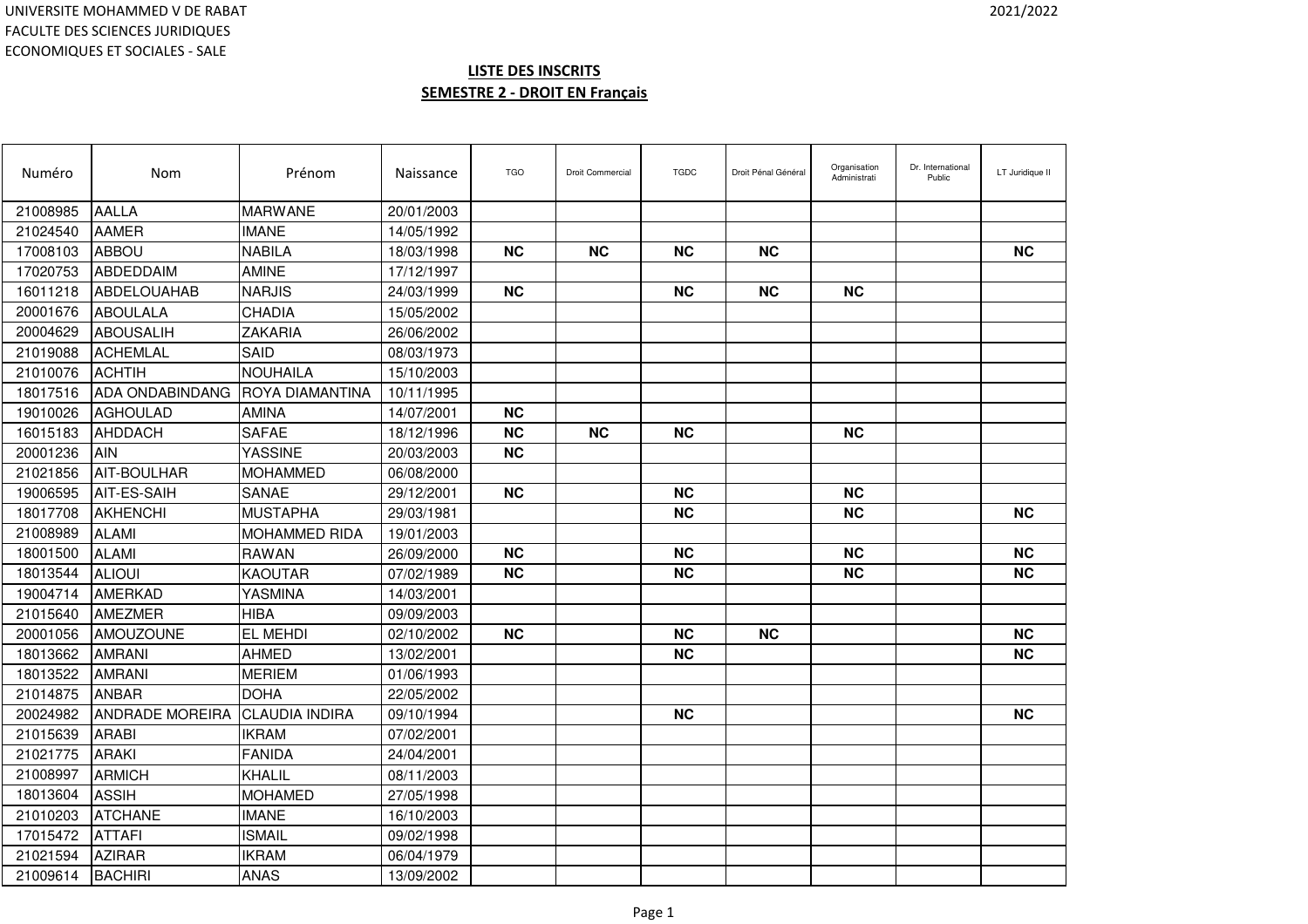| Numéro   | Nom               | Prénom                | Naissance  | <b>TGO</b> | Droit Commercial | <b>TGDC</b> | Droit Pénal Général | Organisation<br>Administrati | Dr. International<br>Public | LT Juridique II |
|----------|-------------------|-----------------------|------------|------------|------------------|-------------|---------------------|------------------------------|-----------------------------|-----------------|
| 18013685 | <b>BADAOUI</b>    | <b>MALAK</b>          | 11/01/2001 |            |                  | <b>NC</b>   |                     |                              |                             |                 |
| 18012145 | <b>BAGHDAD</b>    | <b>RACHID</b>         | 01/01/1987 |            |                  |             |                     |                              |                             |                 |
| 18013478 | <b>BAHADDA</b>    | <b>MOUNA</b>          | 20/05/1999 | <b>NC</b>  |                  | <b>NC</b>   |                     | <b>NC</b>                    |                             |                 |
| 21015635 | <b>BAHAMOU</b>    | <b>MOUAD</b>          | 01/10/2003 |            |                  |             |                     |                              |                             |                 |
| 20002030 | <b>BAKER</b>      | <b>ANAS</b>           | 28/01/2003 |            |                  |             |                     |                              |                             |                 |
| 19024728 | <b>BALDE</b>      | <b>AISSATU</b>        | 03/10/1998 |            |                  | <b>NC</b>   |                     |                              |                             | <b>NC</b>       |
| 21008647 | <b>BEKKALI</b>    | WASSIM                | 26/12/2003 |            |                  |             |                     |                              |                             |                 |
| 19024105 | <b>BELHOTI</b>    | <b>NAGIB</b>          | 26/11/1997 |            |                  | <b>NC</b>   |                     |                              |                             | <b>NC</b>       |
| 20015605 | <b>BELIL</b>      | <b>SARA</b>           | 07/01/2003 |            |                  |             |                     |                              |                             |                 |
| 21023317 | <b>BELKACEM</b>   | <b>ZAKARIA</b>        | 16/09/1995 |            |                  |             |                     |                              |                             |                 |
| 17008055 | BELKHAMMALI       | <b>GHITA</b>          | 14/08/1999 | <b>NC</b>  |                  | <b>NC</b>   | <b>NC</b>           | <b>NC</b>                    |                             |                 |
| 21010146 | <b>BEN AMEUR</b>  | <b>SOUMIA</b>         | 20/06/2002 |            |                  |             |                     |                              |                             |                 |
| 15007815 | <b>BEN-AZZA</b>   | <b>SALMA</b>          | 04/01/1997 | <b>NC</b>  |                  | <b>NC</b>   |                     |                              |                             | <b>NC</b>       |
| 20015024 | <b>BENDHOU</b>    | <b>MOHAMMED ALI</b>   | 10/06/2001 |            |                  |             |                     |                              |                             |                 |
| 19025219 | <b>BENDIDOU</b>   | YOUSRA                | 02/12/1999 |            |                  |             |                     |                              |                             |                 |
| 20001232 | <b>BENEICH</b>    | YAHIA                 | 05/10/1999 |            |                  |             |                     |                              |                             |                 |
| 21008740 | <b>BENGHANEM</b>  | <b>MERYEM</b>         | 30/05/2004 |            |                  |             |                     |                              |                             |                 |
| 21009549 | BENHAIDA          | <b>IMAD</b>           | 24/10/2002 |            |                  |             |                     |                              |                             |                 |
| 19012441 | <b>IBENKHADDA</b> | MOHAMED AYOUB         | 16/08/2001 |            |                  |             |                     |                              |                             |                 |
| 21009903 | <b>BENKHEDDA</b>  | MOHAMMED TAREK        | 03/05/2003 |            |                  |             |                     |                              |                             |                 |
| 21009661 | <b>BENMAAZOUZ</b> | <b>KAOUTAR</b>        | 10/05/2002 |            |                  |             |                     |                              |                             |                 |
| 21027272 | <b>BENSAID</b>    | <b>ICHRAK</b>         | 18/03/2001 |            |                  |             |                     |                              |                             |                 |
| 21016865 | <b>BENTALHA</b>   | AYA                   | 31/12/2003 |            |                  |             |                     |                              |                             |                 |
| 20019580 | <b>BICH</b>       | <b>AYA</b>            | 15/12/2002 |            |                  |             |                     |                              |                             |                 |
| 19025733 | <b>BICHRI</b>     | <b>ABDELJALIL</b>     | 10/08/2001 |            |                  | <b>NC</b>   | <b>NC</b>           |                              |                             | <b>NC</b>       |
| 16015462 | <b>BIDAR</b>      | <b>OUSSAMA</b>        | 26/01/1999 | <b>NC</b>  | <b>NC</b>        | <b>NC</b>   | <b>NC</b>           |                              |                             | <b>NC</b>       |
| 21026942 | <b>BIMOU</b>      | <b>LUOPOU ROSALIE</b> | 01/08/2003 |            |                  |             |                     |                              |                             |                 |
| 20006327 | <b>BOINANE</b>    | <b>SAAD</b>           | 03/03/2000 |            |                  | <b>NC</b>   |                     |                              |                             |                 |
| 21009855 | <b>BOUCHAFFA</b>  | <b>IMANE</b>          | 22/03/2003 |            |                  |             |                     |                              |                             |                 |
| 20008494 | <b>BOUCHBIKAT</b> | <b>NADIA</b>          | 06/08/1990 |            |                  |             |                     |                              |                             |                 |
| 19015998 | <b>BOUCHBIKAT</b> | <b>SOUMIA</b>         | 19/03/2001 |            |                  |             |                     |                              |                             |                 |
| 21010152 | <b>BOUGATAYA</b>  | <b>SAFAE</b>          | 23/10/2003 |            |                  |             |                     |                              |                             |                 |
| 20014675 | <b>BOUH</b>       | <b>NOUHAILA</b>       | 27/10/2002 |            |                  | <b>NC</b>   |                     | <b>NC</b>                    |                             | <b>NC</b>       |
| 20003135 | <b>BOUKALANE</b>  | <b>WALID</b>          | 06/09/2002 |            |                  |             |                     |                              |                             |                 |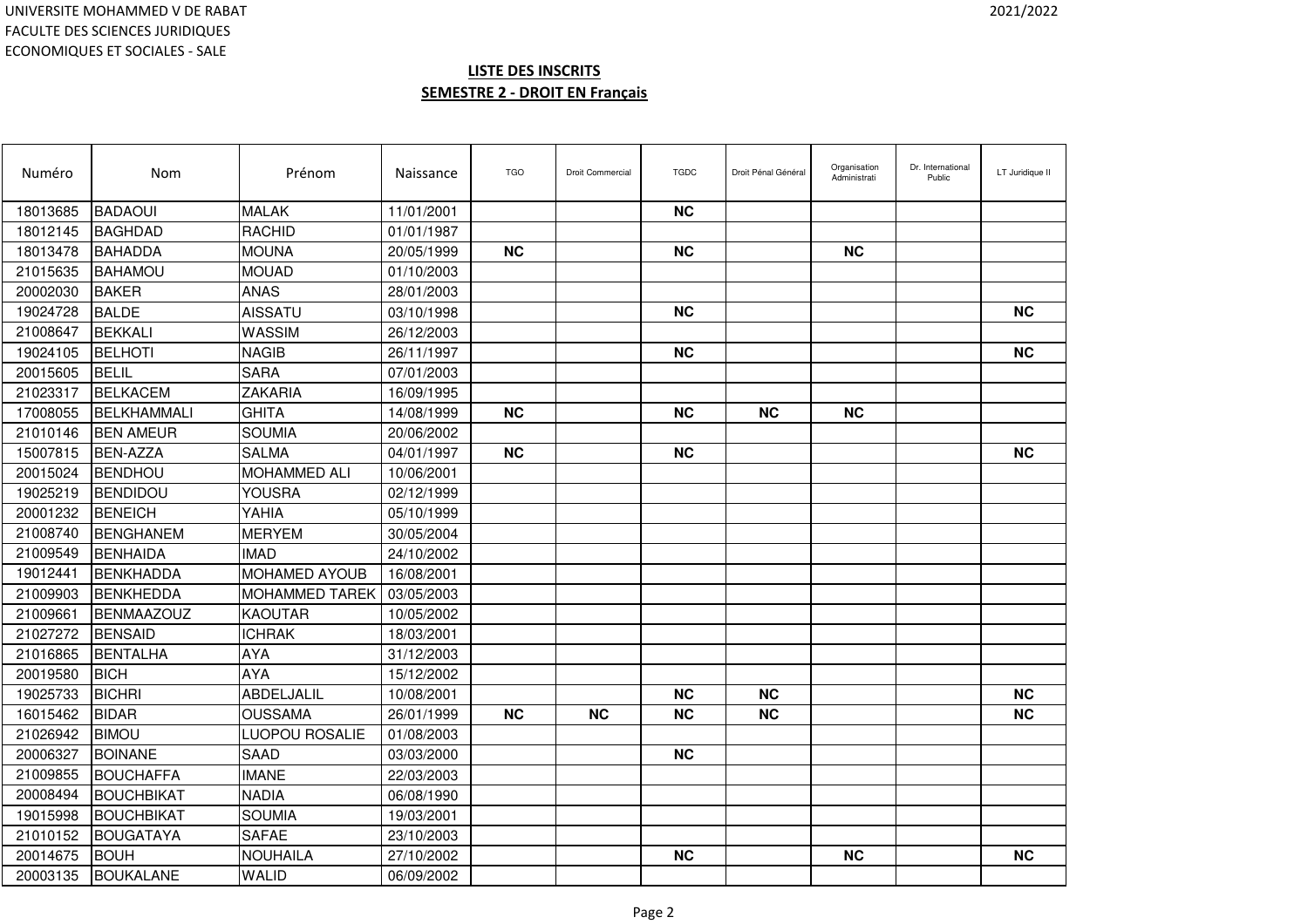| Numéro   | Nom                 | Prénom               | Naissance  | <b>TGO</b> | <b>Droit Commercial</b> | <b>TGDC</b> | Droit Pénal Général | Organisation<br>Administrati | Dr. International<br>Public | LT Juridique II |
|----------|---------------------|----------------------|------------|------------|-------------------------|-------------|---------------------|------------------------------|-----------------------------|-----------------|
| 20006305 | <b>BOUKRI</b>       | <b>RAJAE</b>         | 08/08/1996 |            |                         |             |                     |                              |                             |                 |
| 20002919 | BOULAHOUICHAT       | <b>OUMAIMA</b>       | 23/03/2003 |            |                         |             |                     |                              |                             |                 |
| 19020872 | <b>BOULASSOUAK</b>  | <b>MAJDA</b>         | 30/01/2000 |            |                         |             |                     |                              |                             |                 |
| 21015663 | <b>BOUMEHDI</b>     | <b>REDA</b>          | 30/11/2000 |            |                         |             |                     |                              |                             |                 |
| 20013889 | <b>BOUSHABI</b>     | <b>NOURA</b>         | 27/04/1995 |            |                         |             |                     |                              |                             |                 |
| 20001530 | <b>BOUSHAITA</b>    | <b>HIBA</b>          | 02/07/2002 |            |                         |             |                     |                              |                             |                 |
| 15023063 | <b>BOUSSETA</b>     | <b>NABIL</b>         | 09/11/1990 | <b>NC</b>  | <b>NC</b>               | <b>NC</b>   | <b>NC</b>           |                              |                             | <b>NC</b>       |
| 18013591 | <b>BOUZAKRAOUI</b>  | <b>DOHA</b>          | 27/12/2000 |            |                         | <b>NC</b>   |                     | <b>NC</b>                    |                             |                 |
| 20015614 | <b>BRIBRI</b>       | ABDERRAHMANE         | 06/06/2001 |            |                         |             |                     |                              |                             |                 |
| 20018134 | <b>CABI</b>         | N'DA                 | 15/04/2001 |            |                         | <b>NC</b>   |                     |                              |                             |                 |
| 20017951 | <b>CANENA</b>       | <b>NAZARIO</b>       | 26/01/1998 | <b>NC</b>  |                         | <b>NC</b>   |                     |                              |                             | <b>NC</b>       |
| 19024096 | <b>CARLA MARISA</b> | SOARES DA COSTA      | 27/09/1998 | <b>NC</b>  |                         |             |                     | <b>NC</b>                    |                             |                 |
| 20003187 | <b>CHAABANE</b>     | <b>AMINA</b>         | 04/11/2000 |            |                         |             |                     |                              |                             |                 |
| 21025405 | <b>CHAHID</b>       | <b>WALID</b>         | 06/07/2001 |            |                         |             |                     |                              |                             |                 |
| 18005658 | <b>CHAKIR</b>       | <b>IHAB</b>          | 30/08/2000 |            |                         |             |                     | <b>NC</b>                    |                             | <b>NC</b>       |
| 18020378 | <b>CHARAF</b>       | <b>HAMZA</b>         | 30/09/2000 | <b>NC</b>  |                         | <b>NC</b>   |                     | <b>NC</b>                    |                             |                 |
| 20001628 | <b>CHARAFI</b>      | <b>SALAM</b>         | 25/03/2002 |            |                         |             |                     |                              |                             |                 |
| 21010081 | <b>CHARCHAR</b>     | KHAWLA               | 01/04/2003 |            |                         |             |                     |                              |                             |                 |
| 19008503 | <b>CHAREF</b>       | <b>FATIMA ZAHRA</b>  | 24/07/2001 |            |                         | <b>NC</b>   |                     |                              |                             |                 |
| 20015615 | <b>CHARIT</b>       | <b>IKRAM</b>         | 21/08/2002 |            |                         |             |                     |                              |                             |                 |
| 21019498 | <b>CHEBBALI</b>     | <b>RABAB</b>         | 03/08/1997 |            |                         |             |                     |                              |                             |                 |
| 19024586 | <b>CHENNOUFI</b>    | <b>SALMA</b>         | 08/12/2000 |            |                         |             |                     |                              |                             |                 |
| 18013429 | <b>CHIFT</b>        | SANAE                | 26/07/1980 |            |                         | <b>NC</b>   | <b>NC</b>           |                              |                             | <b>NC</b>       |
| 20006303 | <b>CHOKOUD</b>      | <b>HASSNAE</b>       | 04/08/1988 |            |                         |             |                     |                              |                             | <b>NC</b>       |
| 21026004 | <b>CHRINIJA</b>     | <b>KAMAL</b>         | 21/03/1986 |            |                         |             |                     |                              |                             |                 |
| 20017954 | <b>DA SILVA</b>     | <b>TANIA MUSSULA</b> | 24/12/1997 |            |                         | <b>NC</b>   |                     |                              |                             |                 |
| 21028099 | DA SILVA TCHUDA     | <b>DEUSA MARIA</b>   | 05/03/1996 |            |                         |             |                     |                              |                             |                 |
| 21008703 | <b>DAIFI</b>        | <b>SALMA</b>         | 12/07/2003 |            |                         |             |                     |                              |                             |                 |
| 19015190 | <b>DALAOUI</b>      | <b>NIHAL</b>         | 04/05/2001 |            |                         | <b>NC</b>   | <b>NC</b>           | <b>NC</b>                    |                             |                 |
| 19017474 | <b>DAOUDI</b>       | <b>SALMA</b>         | 21/12/2000 |            |                         |             |                     |                              |                             |                 |
| 21015630 | <b>DARIS</b>        | <b>MALAK</b>         | 29/08/2002 |            |                         |             |                     |                              |                             |                 |
| 20003436 | <b>DARRAJ</b>       | <b>HAFSA</b>         | 03/04/2002 |            |                         |             |                     |                              |                             |                 |
| 21025407 | <b>DAZIA</b>        | <b>NOURA</b>         | 01/01/2000 |            |                         |             |                     |                              |                             |                 |
| 21028068 | <b>DIABATE</b>      | <b>HABIB</b>         | 08/11/2004 |            |                         |             |                     |                              |                             |                 |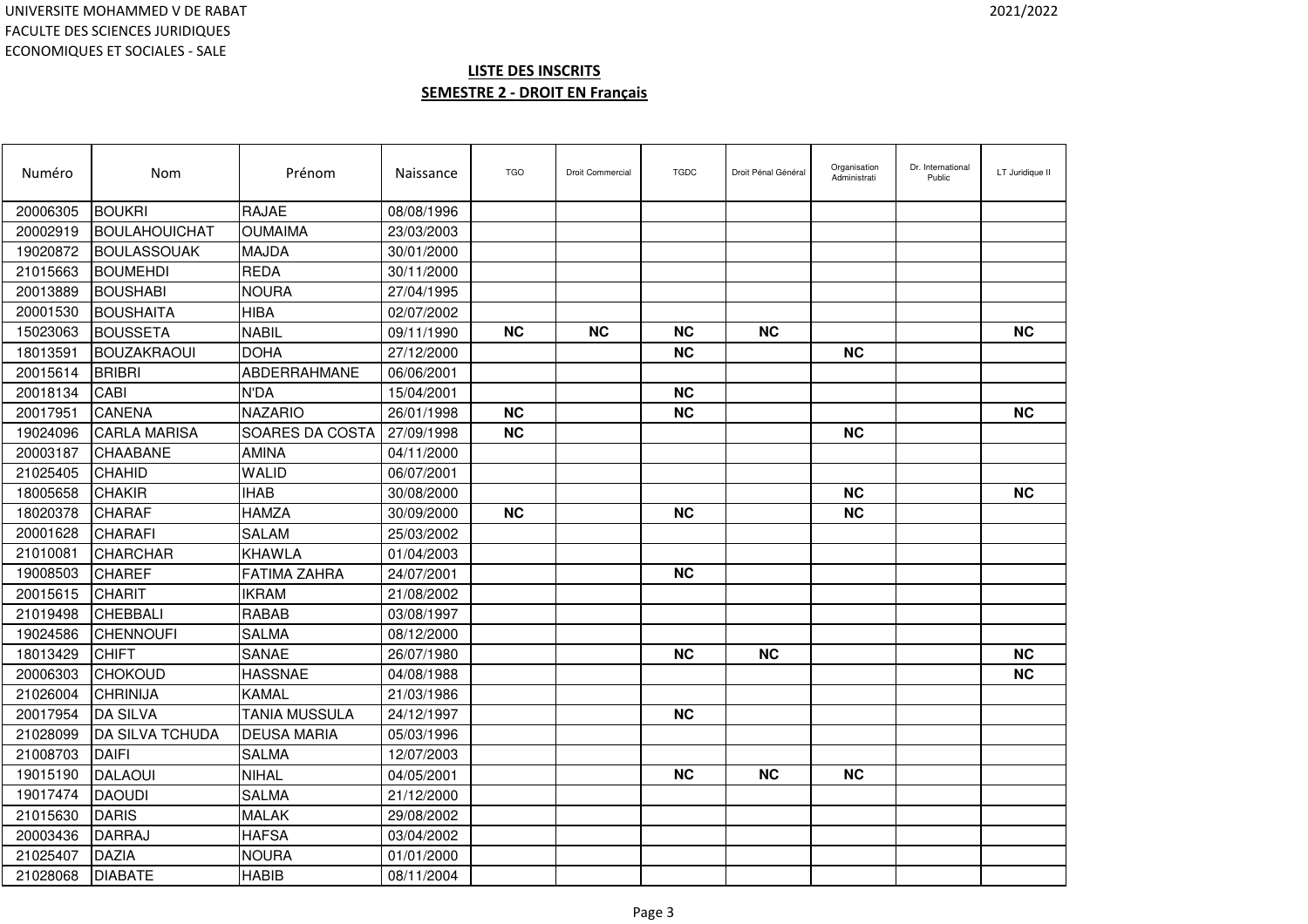| Numéro   | Nom                             | Prénom              | Naissance  | <b>TGO</b> | Droit Commercial | <b>TGDC</b> | Droit Pénal Général | Organisation<br>Administrati | Dr. International<br>Public | LT Juridique II |
|----------|---------------------------------|---------------------|------------|------------|------------------|-------------|---------------------|------------------------------|-----------------------------|-----------------|
| 20018143 | <b>DIAS SOARES</b>              | LAILA PAULA         | 13/07/1999 |            |                  | <b>NC</b>   | <b>NC</b>           |                              | <b>NC</b>                   |                 |
| 21008751 | <b>DOUIYEB</b>                  | <b>ISMAIL</b>       | 28/12/2002 |            |                  |             |                     |                              |                             |                 |
| 21019808 | <b>DOUMI</b>                    | <b>SOUHAILA</b>     | 24/10/2003 |            |                  |             |                     |                              |                             |                 |
| 19006583 | DREIF                           | MOHAMED             | 28/11/1999 |            |                  | NС          |                     |                              |                             |                 |
| 21009788 | <b>DRISSI</b>                   | <b>ABDERRAHMANE</b> | 16/03/2004 |            |                  |             |                     |                              |                             |                 |
| 20001287 | <b>DRISSI</b>                   | <b>MOHAMED</b>      | 02/11/2002 |            |                  |             |                     |                              |                             |                 |
| 20021715 | <b>ECH-CHAMCHI</b>              | <b>AHLAME</b>       | 26/11/2000 | <b>NC</b>  |                  |             |                     | <b>NC</b>                    |                             | <b>NC</b>       |
| 21010042 | <b>EL ABBASSI</b>               | <b>GHIZLAN</b>      | 27/07/2003 |            |                  |             |                     |                              |                             |                 |
| 18016450 | <b>EL ALITI</b>                 | <b>IMANE</b>        | 17/08/2000 |            |                  | <b>NC</b>   |                     | <b>NC</b>                    |                             | <b>NC</b>       |
| 21012467 | <b>EL ALLAM</b>                 | <b>SAAD</b>         | 25/02/2004 |            |                  |             |                     |                              |                             |                 |
| 21008986 | <b>EL ASSAL</b>                 | YOUSRA              | 28/01/2004 |            |                  |             |                     |                              |                             |                 |
| 21019499 | <b>EL ATTAR</b>                 | <b>YASSINE</b>      | 01/07/2000 |            |                  |             |                     |                              |                             |                 |
| 21023469 | <b>EL BAHRAOUI</b>              | <b>FOUAD</b>        | 02/03/2001 |            |                  |             |                     |                              |                             |                 |
| 20004758 | <b>EL BAHZAOUI</b>              | <b>OMAR</b>         | 06/04/2000 |            |                  |             |                     |                              |                             |                 |
| 21008990 | <b>EL BOUABADI</b>              | <b>MOHAMMED</b>     | 14/06/2003 |            |                  |             |                     |                              |                             |                 |
| 21010016 | <b>EL BOUANANI EL IDR SAFAE</b> |                     | 16/04/2003 |            |                  |             |                     |                              |                             |                 |
| 20004722 | <b>EL FADILI</b>                | NAJIA               | 07/01/2001 |            |                  |             |                     |                              |                             |                 |
| 18017835 | <b>EL FADLA</b>                 | <b>HAJAR</b>        | 03/12/1993 |            |                  | <b>NC</b>   |                     |                              |                             | <b>NC</b>       |
| 21009024 | <b>IEL FAIZ</b>                 | <b>ILIASSE</b>      | 26/11/2001 |            |                  |             |                     |                              |                             |                 |
| 21008942 | <b>EL GUENNOURI</b>             | SAOUSSAN            | 03/04/2003 |            |                  |             |                     |                              |                             |                 |
| 21010005 | <b>IEL HAMRI</b>                | YOUSSEF             | 17/05/2002 |            |                  |             |                     |                              |                             |                 |
| 14009305 | <b>IEL HARCHI</b>               | MOHAMED AMINE       | 07/01/1996 |            | <b>NC</b>        | <b>NC</b>   |                     | <b>NC</b>                    |                             | <b>NC</b>       |
| 21008680 | <b>EL HARRAK</b>                | <b>YASSIR</b>       | 01/03/2003 |            |                  |             |                     |                              |                             |                 |
| 19006578 | <b>EL HARRAQ</b>                | <b>BADREDDINE</b>   | 28/08/1998 |            |                  |             |                     |                              |                             |                 |
| 19014139 | <b>EL HARTI</b>                 | <b>MUSTAPHA</b>     | 23/06/1975 |            |                  | <b>NC</b>   |                     |                              |                             |                 |
| 19006615 | <b>EL HILALI</b>                | <b>AYMANE</b>       | 29/06/2001 |            |                  | <b>NC</b>   |                     |                              |                             |                 |
| 21010165 | <b>EL HOUACHI</b>               | <b>AYA</b>          | 13/01/2004 |            |                  |             |                     |                              |                             |                 |
| 21008992 | <b>IEL JOUHARI</b>              | <b>SOUKAINA</b>     | 15/04/2003 |            |                  |             |                     |                              |                             |                 |
| 17008235 | <b>EL KHALFI</b>                | <b>TAMIM</b>        | 20/09/1996 | <b>NC</b>  |                  | <b>NC</b>   |                     | <b>NC</b>                    |                             | <b>NC</b>       |
| 21008657 | <b>EL KHAYALI</b>               | <b>OUMAIMA</b>      | 31/08/2003 |            |                  |             |                     |                              |                             |                 |
| 21009028 | <b>EL MALLAH</b>                | CHAIMAE             | 28/12/2001 |            |                  |             |                     |                              |                             |                 |
| 21021254 | <b>EL MASOUDI</b>               | <b>RIM</b>          | 22/06/2003 |            |                  |             |                     |                              |                             |                 |
| 21008977 | <b>EL MATMOUR</b>               | <b>DOHA</b>         | 23/08/2003 |            |                  |             |                     |                              |                             |                 |
| 21024739 | <b>EL OUARDI</b>                | <b>RIM</b>          | 04/10/2001 |            |                  |             |                     |                              |                             |                 |
|          |                                 |                     |            |            |                  |             |                     |                              |                             |                 |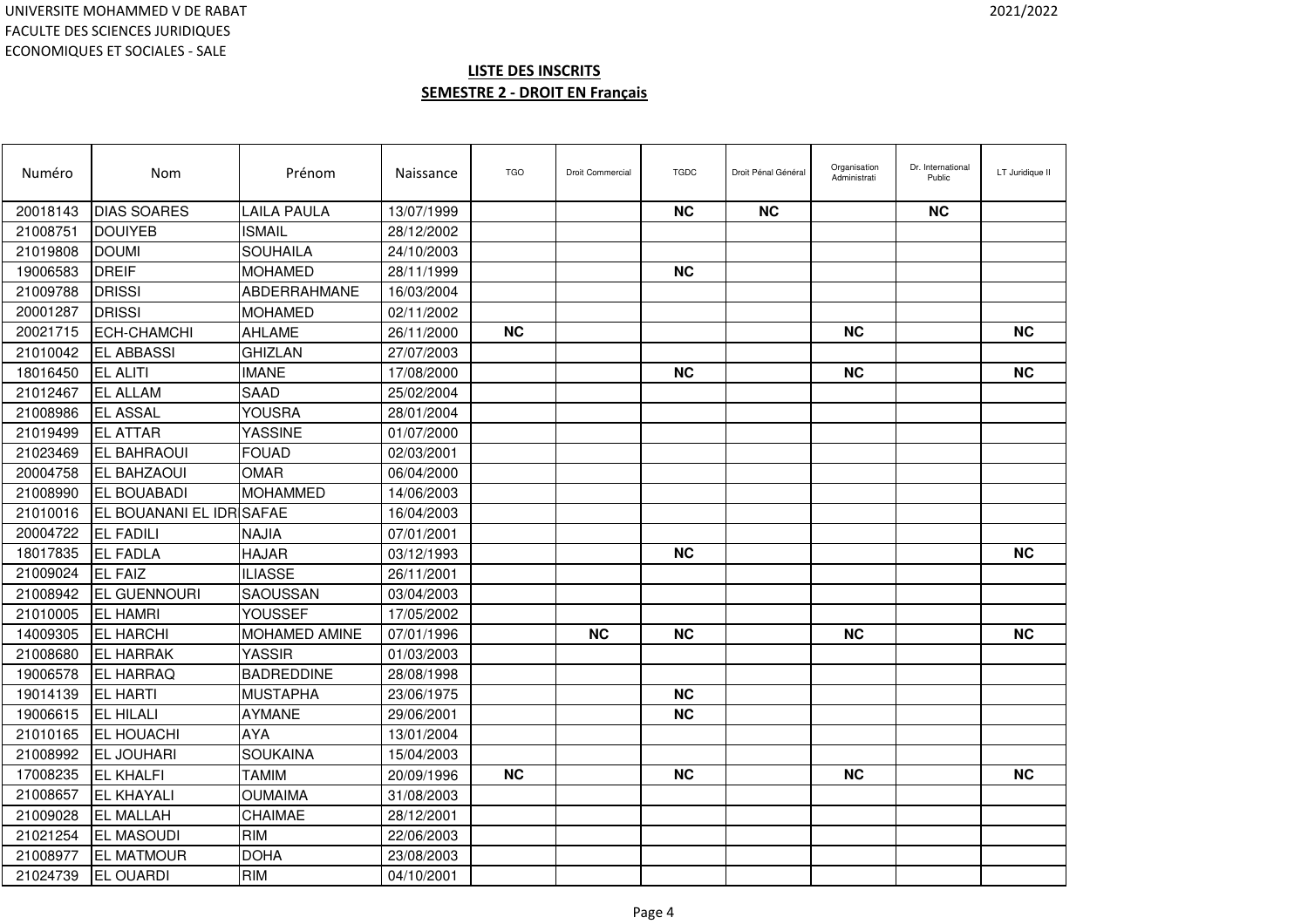| Numéro   | Nom                | Prénom               | Naissance  | <b>TGO</b> | <b>Droit Commercial</b> | <b>TGDC</b> | Droit Pénal Général | Organisation<br>Administrati | Dr. International<br>Public | LT Juridique II |
|----------|--------------------|----------------------|------------|------------|-------------------------|-------------|---------------------|------------------------------|-----------------------------|-----------------|
| 21015664 | <b>EL OUARGANI</b> | <b>MOHAMED SAAD</b>  | 05/07/2003 |            |                         |             |                     |                              |                             |                 |
| 19003409 | <b>EL QARNI</b>    | HAMZA                | 06/11/2001 |            |                         |             |                     |                              |                             |                 |
| 19010879 | <b>EL WAHBI</b>    | <b>NOUREDDINE</b>    | 16/02/2001 | <b>NC</b>  |                         | <b>NC</b>   | <b>NC</b>           | <b>NC</b>                    |                             | <b>NC</b>       |
| 21008981 | <b>EL YATINI</b>   | <b>SALMA</b>         | 25/11/2003 |            |                         |             |                     |                              |                             |                 |
| 18013695 | <b>EL-ACHARI</b>   | MANAL                | 09/04/2001 | <b>NC</b>  |                         | <b>NC</b>   | <b>NC</b>           | <b>NC</b>                    |                             | <b>NC</b>       |
| 18013587 | <b>EL-HAWZALI</b>  | <b>AYOUB</b>         | 20/08/1999 |            |                         | <b>NC</b>   |                     |                              |                             |                 |
| 21015661 | <b>ELABDARY</b>    | <b>OUSSAMA</b>       | 13/05/2001 |            |                         |             |                     |                              |                             |                 |
| 21008980 | <b>ELADSSI</b>     | <b>RIM</b>           | 04/07/2002 |            |                         |             |                     |                              |                             |                 |
| 19007931 | <b>ELANMARI</b>    | AYA                  | 30/09/2000 |            |                         |             |                     |                              |                             |                 |
| 21009031 | <b>ELASRI</b>      | <b>SALMA</b>         | 22/10/2003 |            |                         |             |                     |                              |                             |                 |
| 18006424 | ELFAKLOUJI         | <b>ILIASS</b>        | 28/05/2000 | <b>NC</b>  |                         | <b>NC</b>   | <b>NC</b>           |                              |                             |                 |
| 21008957 | <b>ELHAJJARE</b>   | LOUBNA               | 15/06/2003 |            |                         |             |                     |                              |                             |                 |
| 21020504 | ELHAROUACHI        | <b>AHLAM</b>         | 17/02/2001 |            |                         |             |                     |                              |                             |                 |
| 21015636 | <b>ELHISSANI</b>   | <b>ILYASS</b>        | 30/04/2003 |            |                         |             |                     |                              |                             |                 |
| 19006589 | <b>ELJAI FATIH</b> | <b>RIM</b>           | 05/10/2001 |            |                         | <b>NC</b>   |                     |                              |                             |                 |
| 19019246 | <b>ELKOHLI</b>     | <b>OTHMANE</b>       | 06/10/2001 |            |                         | <b>NC</b>   | <b>NC</b>           | <b>NC</b>                    |                             | <b>NC</b>       |
| 21011389 | <b>ELOJOUB</b>     | <b>ANAS</b>          | 30/08/2003 |            |                         |             |                     |                              |                             |                 |
| 21017588 | <b>ELOUADIFI</b>   | <b>OUMAIMA</b>       | 20/03/2003 |            |                         |             |                     |                              |                             |                 |
| 21019728 | <b>IEN-NIJI</b>    | <b>OUMAIMA</b>       | 19/12/2000 |            |                         |             |                     |                              |                             |                 |
| 20004260 | <b>ENNAIM</b>      | ANASS                | 24/08/2002 |            |                         |             |                     |                              |                             |                 |
| 21008619 | <b>ENNASRAOUI</b>  | <b>AYA</b>           | 03/02/2004 |            |                         |             |                     |                              |                             |                 |
| 20001051 | <b>ER RAMI</b>     | <b>ABDELHAYE</b>     | 27/06/2002 | <b>NC</b>  | <b>NC</b>               | <b>NC</b>   | <b>NC</b>           |                              |                             | <b>NC</b>       |
| 20001594 | <b>ER-RADI</b>     | CHAYMAE              | 05/10/2001 |            |                         |             |                     |                              |                             |                 |
| 20002467 | <b>ER-ROUYSY</b>   | <b>OMAR</b>          | 08/07/2002 |            |                         |             |                     |                              |                             |                 |
| 21006815 | ERRAGADI           | <b>SALMA</b>         | 10/09/2002 |            |                         |             |                     |                              |                             |                 |
| 20001720 | <b>ERRAMI</b>      | <b>NOUHAILA</b>      | 13/07/2001 |            |                         |             |                     | <b>NC</b>                    |                             |                 |
| 21010064 | <b>ERRGUIBI</b>    | <b>KAOUTHAR</b>      | 17/01/2004 |            |                         |             |                     |                              |                             |                 |
| 17008209 | <b>ES-SIYAJY</b>   | <b>OLAYA</b>         | 05/12/1999 |            |                         | <b>NC</b>   |                     |                              |                             | <b>NC</b>       |
| 20015620 | <b>ESSAFI</b>      | <b>GHITA</b>         | 18/01/2003 |            |                         |             |                     |                              |                             |                 |
| 19004053 | <b>ESSALMI</b>     | <b>FATINE</b>        | 16/10/2001 |            |                         |             |                     |                              |                             |                 |
| 21008969 | EZ-ZIANI           | <b>ASMAA</b>         | 05/02/2003 |            |                         |             |                     |                              |                             |                 |
| 21008766 | <b>FILALI</b>      | <b>SALMA</b>         | 03/02/2004 |            |                         |             |                     |                              |                             |                 |
| 21015898 | <b>GASSI</b>       | <b>AMINE</b>         | 10/05/2001 |            |                         |             |                     |                              |                             |                 |
| 19022531 | <b>GOMES</b>       | <b>VANIA CAETANO</b> | 05/07/1995 |            |                         | <b>NC</b>   |                     |                              |                             |                 |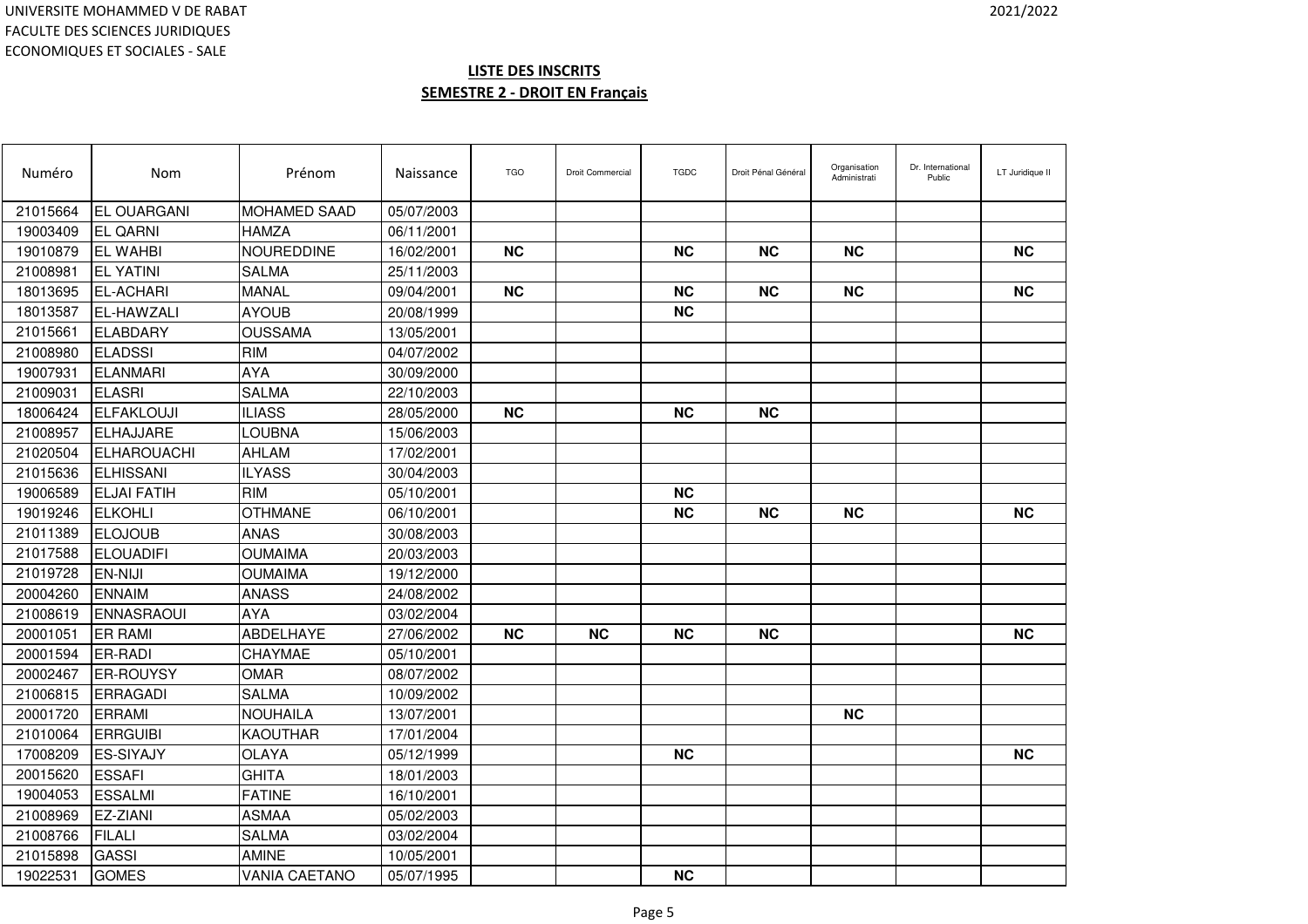| Numéro   | Nom                           | Prénom                | Naissance  | <b>TGO</b> | <b>Droit Commercial</b> | <b>TGDC</b> | Droit Pénal Général | Organisation<br>Administrati | Dr. International<br>Public | LT Juridique II |
|----------|-------------------------------|-----------------------|------------|------------|-------------------------|-------------|---------------------|------------------------------|-----------------------------|-----------------|
| 19006593 | <b>HADINE</b>                 | <b>IMANE</b>          | 13/07/2001 |            |                         | <b>NC</b>   |                     |                              | <b>NC</b>                   |                 |
| 21009015 | <b>HAJJI</b>                  | <b>DEYAE</b>          | 02/06/2002 |            |                         |             |                     |                              |                             |                 |
| 21027129 | <b>HAKIMA AHMAT</b>           | <b>MAHAMAT HASSAN</b> | 16/09/1997 |            |                         |             |                     |                              |                             |                 |
| 21019084 | <b>HALHOULE</b>               | <b>SALMA</b>          | 19/02/2003 |            |                         |             |                     |                              |                             |                 |
| 21026844 | <b>HAMADOU YOUNOUS SAMIRA</b> |                       | 13/07/1998 |            |                         |             |                     |                              |                             |                 |
| 21026243 | <b>HAMID</b>                  | <b>ZAKARIA</b>        | 09/08/2003 |            |                         |             |                     |                              |                             |                 |
| 21026687 | <b>HAMIDOU</b>                | <b>ADAMOU</b>         | 01/01/1999 |            |                         |             |                     |                              |                             |                 |
| 21009030 | <b>HANNEUR</b>                | <b>KHADIJA</b>        | 30/03/2003 |            |                         |             |                     |                              |                             |                 |
| 19017700 | <b>HARTI</b>                  | <b>ROKAIA</b>         | 21/11/2001 |            |                         |             |                     |                              |                             |                 |
| 21026523 | <b>HAYANE</b>                 | <b>BASSAM</b>         | 23/12/1995 |            |                         |             |                     |                              |                             |                 |
| 21015801 | <b>HNINI</b>                  | <b>HAMZA</b>          | 16/01/2002 |            |                         |             |                     |                              |                             |                 |
| 17017157 | <b>HNINI</b>                  | ZIYAD                 | 09/11/1995 |            |                         |             |                     |                              |                             |                 |
| 21009559 | <b>HOSNI</b>                  | AYA                   | 30/03/2004 |            |                         |             |                     |                              |                             |                 |
| 20015621 | <b>HOUDAIL</b>                | <b>HAMZA</b>          | 26/10/1998 |            |                         |             |                     |                              |                             |                 |
| 20001186 | <b>HOUIRICH</b>               | <b>SALMA</b>          | 12/07/2002 |            |                         | <b>NC</b>   | <b>NC</b>           |                              |                             |                 |
| 18013626 | <b>ICHANE</b>                 | <b>NOUR EL HOUDA</b>  | 22/12/2000 |            |                         | <b>NC</b>   |                     |                              |                             |                 |
| 21026730 | <b>IDI SEYDOU</b>             | <b>IBRAHIM</b>        | 25/08/1997 |            |                         |             |                     |                              |                             |                 |
| 21026791 | <b>IKRAM</b>                  | <b>ZINEB</b>          | 03/01/2003 |            |                         |             |                     |                              |                             |                 |
| 21025950 | <b>JABBEH</b>                 | <b>KENSA S</b>        | 27/04/2000 |            |                         |             |                     |                              |                             |                 |
| 21022088 | JADDI                         | SOUKAINA              | 02/10/1992 |            |                         |             |                     |                              |                             |                 |
| 20005739 | <b>JAMMAR</b>                 | <b>RANIA</b>          | 11/10/2000 |            |                         |             |                     |                              |                             |                 |
| 21008983 | <b>JAOUAD</b>                 | <b>YASSINE</b>        | 25/09/2003 |            |                         |             |                     |                              |                             |                 |
| 21008987 | <b>JOUHAINA</b>               | <b>ISRAE</b>          | 15/11/2001 |            |                         |             |                     |                              |                             |                 |
| 19016010 | <b>JOULDI</b>                 | <b>AYA</b>            | 04/04/2001 |            |                         |             |                     | <b>NC</b>                    |                             |                 |
| 20018033 | <b>KANDOUSSI</b>              | <b>NADIA</b>          | 18/09/1989 |            |                         | <b>NC</b>   | <b>NC</b>           |                              |                             | <b>NC</b>       |
| 18013547 | <b>KARAM</b>                  | <b>IKRAM</b>          | 05/05/2000 | <b>NC</b>  |                         | <b>NC</b>   | <b>NC</b>           | <b>NC</b>                    |                             |                 |
| 21015632 | <b>KBAILI</b>                 | <b>MANAL</b>          | 06/08/2003 |            |                         |             |                     |                              |                             |                 |
| 21026728 | KEITA                         | <b>MOHAMED FODE</b>   | 15/06/2002 |            |                         |             |                     |                              |                             |                 |
| 19009774 | KESSOUAR                      | YAHIA                 | 10/02/2001 |            |                         |             |                     |                              |                             |                 |
| 21016875 | KHALIL                        | <b>INSSAF</b>         | 24/09/1987 |            |                         |             |                     |                              |                             |                 |
| 19002256 | <b>KHASSAL</b>                | <b>HIBA</b>           | 30/12/2001 |            |                         | <b>NC</b>   |                     | <b>NC</b>                    |                             | <b>NC</b>       |
| 21010132 | KHOUYA                        | <b>HAJAR</b>          | 30/08/2002 |            |                         |             |                     |                              |                             |                 |
| 19006579 | <b>KOUIF</b>                  | <b>IMANE</b>          | 21/04/2001 | <b>NC</b>  |                         | <b>NC</b>   | <b>NC</b>           |                              |                             |                 |
| 21009624 | LAABARTA                      | <b>AYA</b>            | 14/06/2003 |            |                         |             |                     |                              |                             |                 |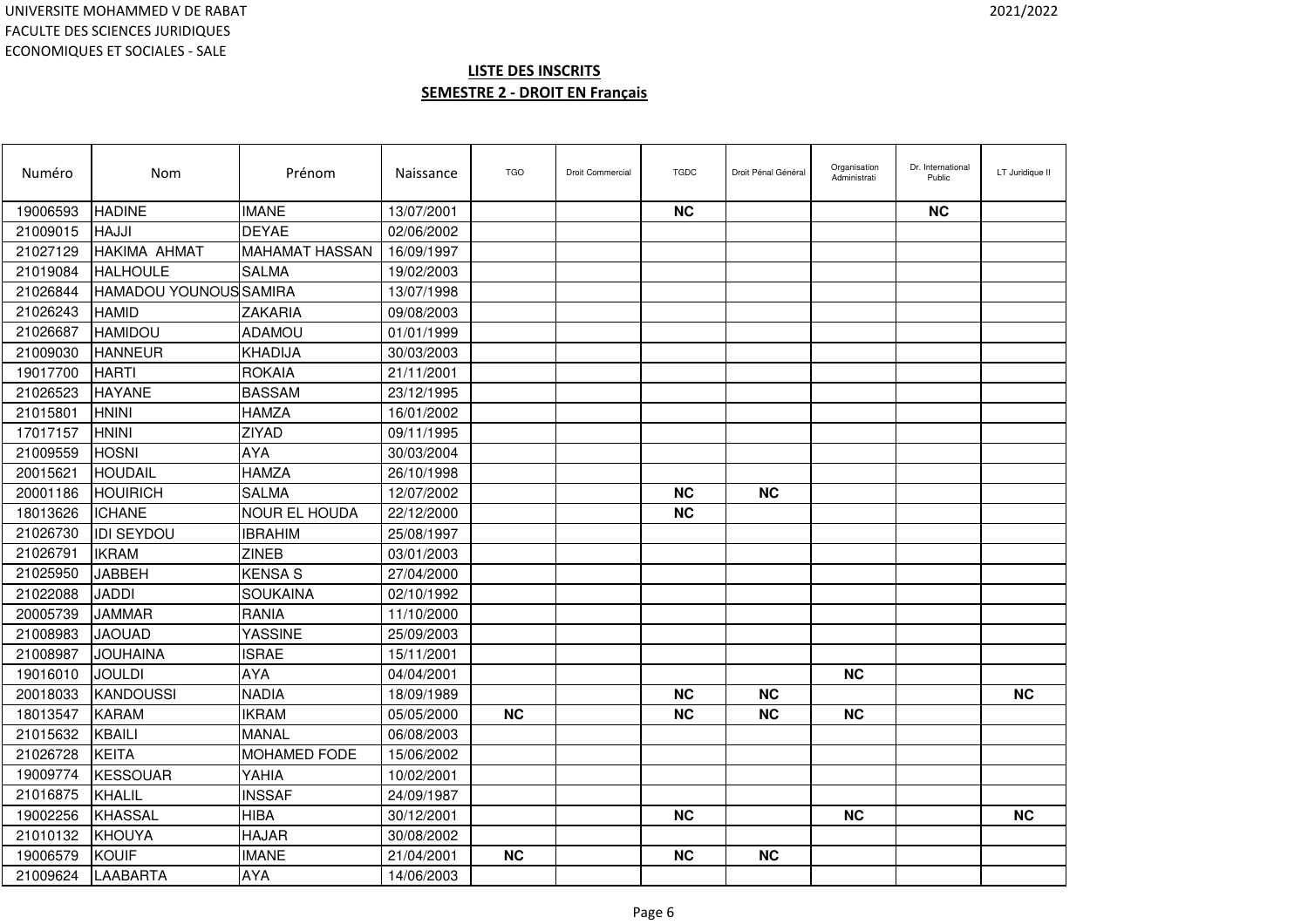| Numéro   | Nom                 | Prénom                 | Naissance  | <b>TGO</b> | <b>Droit Commercial</b> | <b>TGDC</b> | Droit Pénal Général | Organisation<br>Administrati | Dr. International<br>Public | LT Juridique II |
|----------|---------------------|------------------------|------------|------------|-------------------------|-------------|---------------------|------------------------------|-----------------------------|-----------------|
| 19002260 | LAADIOUI            | <b>SIHAM</b>           | 19/04/2001 | <b>NC</b>  |                         | <b>NC</b>   |                     | NC.                          |                             |                 |
| 21025656 | <b>LAAGUILI</b>     | FEDWA                  | 02/06/2002 |            |                         |             |                     |                              |                             |                 |
| 19014117 | <b>LAAROUSSI</b>    | <b>KENZA</b>           | 10/12/2001 |            |                         | <b>NC</b>   | <b>NC</b>           |                              |                             | <b>NC</b>       |
| 21008936 | <b>LABYAD</b>       | <b>SIHAM</b>           | 16/03/2003 |            |                         |             |                     |                              |                             |                 |
| 21016871 | LACHHAB             | ABDERRAZZAK            | 01/01/2000 |            |                         |             |                     |                              |                             |                 |
| 18012257 | LAMGOUNI            | <b>SALMA</b>           | 13/02/2001 |            |                         |             |                     |                              |                             |                 |
| 19001348 | LAMQADEM            | <b>SALMA</b>           | 21/03/2002 | <b>NC</b>  |                         | <b>NC</b>   | <b>NC</b>           |                              |                             |                 |
| 21014513 | <b>LAMRABTI</b>     | ABDERRAHMANE           | 27/04/2002 |            |                         |             |                     |                              |                             |                 |
| 21019756 | <b>LAOUISSI</b>     | <b>SALMA</b>           | 28/04/2002 |            |                         |             |                     |                              |                             |                 |
| 21023950 | LARROUSSI           | <b>RABAB</b>           | 24/12/2001 |            |                         |             |                     |                              |                             |                 |
| 21010140 | LAZAAR              | <b>KAOUTAR</b>         | 09/12/2003 |            |                         |             |                     |                              |                             |                 |
| 21008976 | <b>LEGNAFDI</b>     | <b>MOHAMMED</b>        | 23/03/2002 |            |                         |             |                     |                              |                             |                 |
| 20008496 | LHANNAOUI           | <b>SOUMIA</b>          | 09/01/1975 | <b>NC</b>  |                         | <b>NC</b>   | <b>NC</b>           |                              |                             | <b>NC</b>       |
| 18013858 | <b>LHAOUAS</b>      | <b>AYMANE</b>          | 22/02/2000 |            |                         | <b>NC</b>   |                     |                              |                             | <b>NC</b>       |
| 17014088 | LOUARDI             | <b>AYOUB</b>           | 20/01/1994 |            |                         | <b>NC</b>   |                     |                              |                             |                 |
| 15024058 | LOUATI              | <b>HALIMA</b>          | 21/07/1997 |            |                         |             |                     |                              |                             |                 |
| 20019568 | LOUGMIHI            | <b>JIHANE</b>          | 08/09/1987 | <b>NC</b>  |                         | <b>NC</b>   |                     | <b>NC</b>                    |                             |                 |
| 21027127 | <b>MAIGA ABDOUL</b> | KARIM MOHOMODOI        | 12/12/2004 |            |                         |             |                     |                              |                             |                 |
| 21027130 | <b>MANSOUR</b>      | <b>BAKHIT SININE</b>   | 08/03/2002 |            |                         |             |                     |                              |                             |                 |
| 21008993 | <b>IMAROUF</b>      | AMINA                  | 15/11/2003 |            |                         |             |                     |                              |                             |                 |
| 15018226 | <b>MDIDECH</b>      | <b>NADA</b>            | 01/06/1990 |            |                         | <b>NC</b>   |                     | <b>NC</b>                    |                             | <b>NC</b>       |
| 21019772 | <b>MEGRINI</b>      | <b>ACHRAF</b>          | 20/04/2001 |            |                         |             |                     |                              |                             |                 |
| 20017956 | <b>MENDES</b>       | <b>BETY ZAIDA</b>      | 27/07/1999 |            |                         | <b>NC</b>   |                     |                              |                             |                 |
| 20013881 | <b>MERHDID</b>      | <b>BADR</b>            | 26/06/2001 |            |                         |             |                     |                              |                             |                 |
| 21009033 | MESSAOUDI           | <b>AYMANE</b>          | 09/06/2003 |            |                         |             |                     |                              |                             |                 |
| 17018669 | <b>MICHA RILOHA</b> | <b>CONSUELO ANGONO</b> | 26/03/1995 | <b>NC</b>  |                         | <b>NC</b>   |                     | <b>NC</b>                    |                             | <b>NC</b>       |
| 21026593 | <b>MIMI</b>         | <b>YASSINE</b>         | 17/09/1996 |            |                         |             |                     |                              |                             |                 |
| 21015633 | <b>MOMEN</b>        | <b>MOUAD</b>           | 09/04/2002 |            |                         |             |                     |                              |                             |                 |
| 21026410 | <b>MOUADDINE</b>    | <b>MAROUANE</b>        | 19/11/1986 |            |                         |             |                     |                              |                             |                 |
| 19004336 | <b>MOUALI</b>       | <b>HOUSSAM</b>         | 02/10/2001 |            |                         |             |                     |                              |                             |                 |
| 20007108 | <b>MOUATI</b>       | <b>IHSSANE</b>         | 11/05/2001 |            |                         |             |                     |                              |                             |                 |
| 21020210 | <b>MOUBAH</b>       | <b>SOUKAINA</b>        | 11/09/2000 |            |                         |             |                     |                              |                             |                 |
| 18015080 | <b>MOUBARIK</b>     | <b>AFAF</b>            | 08/12/2000 |            |                         |             |                     |                              |                             |                 |
| 20006323 | <b>MOUHDI</b>       | <b>IBTISSAM</b>        | 08/03/2003 |            |                         |             |                     | <b>NC</b>                    |                             |                 |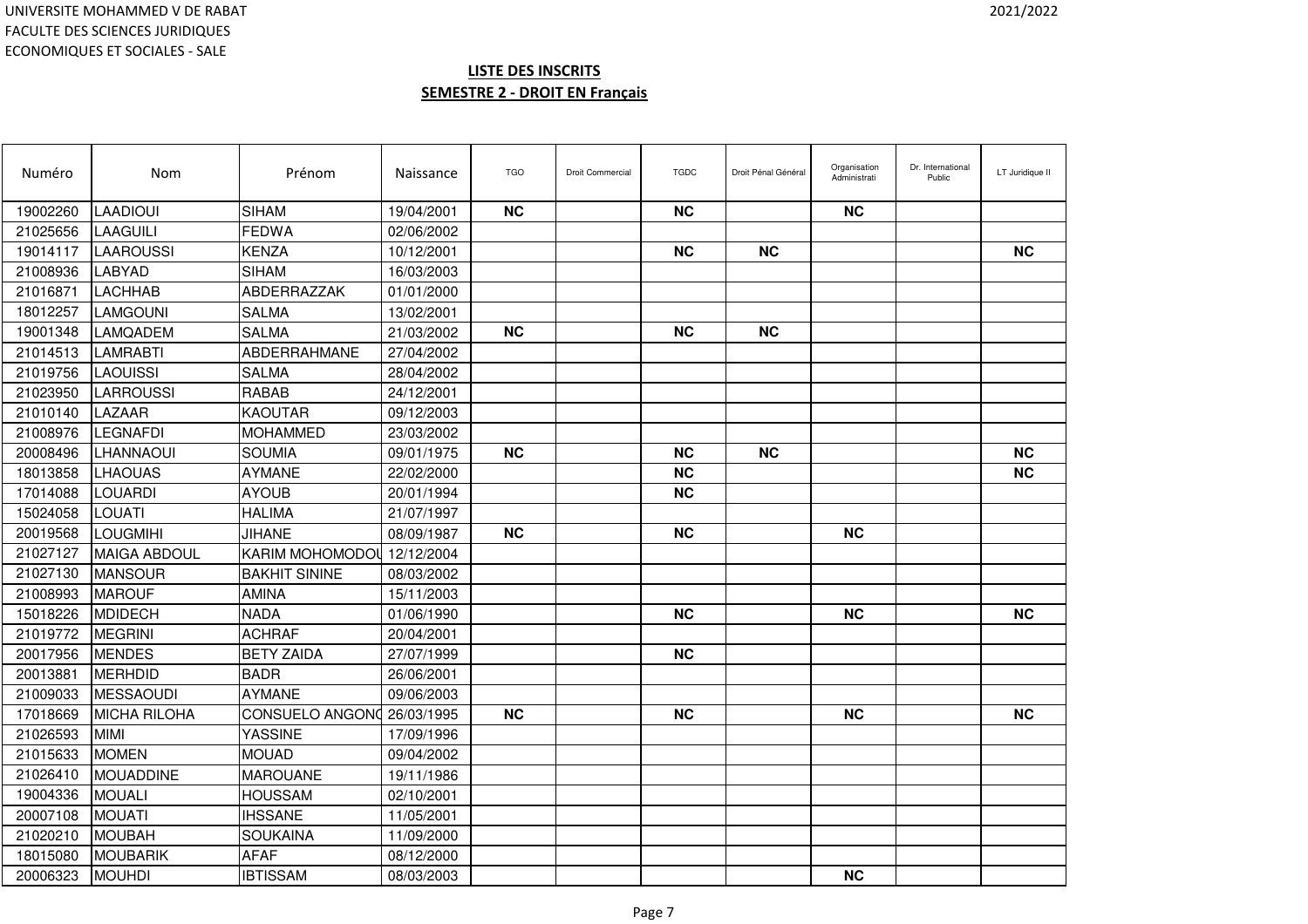| Numéro   | <b>Nom</b>           | Prénom              | Naissance  | <b>TGO</b> | <b>Droit Commercial</b> | <b>TGDC</b> | Droit Pénal Général | Organisation<br>Administrati | Dr. International<br>Public | LT Juridique II |
|----------|----------------------|---------------------|------------|------------|-------------------------|-------------|---------------------|------------------------------|-----------------------------|-----------------|
| 18013904 | <b>MOUHSINE</b>      | <b>IMANE</b>        | 05/06/2000 | <b>NC</b>  |                         | <b>NC</b>   | <b>NC</b>           |                              |                             |                 |
| 19007821 | <b>MOUHTAJ</b>       | <b>OUMAIMA</b>      | 23/07/2001 |            |                         |             |                     |                              |                             |                 |
| 20018130 | <b>MUSSA</b>         | <b>SANO</b>         | 09/01/1998 | <b>NC</b>  |                         | <b>NC</b>   | <b>NC</b>           |                              |                             |                 |
| 21019106 | <b>NADER</b>         | <b>ZAKARIAE</b>     | 14/12/2002 |            |                         |             |                     |                              |                             |                 |
| 18013632 | <b>NASER</b>         | SALAH EDDINE        | 09/04/1999 |            |                         | <b>NC</b>   |                     |                              |                             | <b>NC</b>       |
| 21020214 | <b>NDOYE</b>         | OUSSEYNOU           | 11/11/1999 |            |                         |             |                     |                              |                             |                 |
| 20006324 | NEJMEDDINE           | YOUNESS             | 17/07/2002 |            |                         |             |                     |                              |                             |                 |
| 21008984 | <b>NOUADRI</b>       | <b>OTMAN</b>        | 15/04/2003 |            |                         |             |                     |                              |                             |                 |
| 19014862 | <b>OMARI</b>         | CHAYMAE             | 14/08/2001 |            |                         |             |                     |                              |                             |                 |
| 20017981 | <b>OUAALLA</b>       | <b>NOUR EDDINE</b>  | 18/06/1991 |            |                         |             |                     |                              |                             |                 |
| 19010085 | <b>OUAFI</b>         | <b>WALID</b>        | 04/02/2000 |            |                         | <b>NC</b>   | <b>NC</b>           |                              |                             | <b>NC</b>       |
| 21010185 | <b>OUARDI</b>        | <b>MILOUD</b>       | 16/06/2000 |            |                         |             |                     |                              |                             |                 |
| 18013607 | OUAZGUIT             | <b>DOUNIA</b>       | 11/04/2000 |            |                         |             |                     |                              |                             |                 |
| 21009605 | <b>OUAZIZ</b>        | ABDSSAMAD           | 07/04/2003 |            |                         |             |                     |                              |                             |                 |
| 17008084 | <b>OUDRAR</b>        | <b>IMANE</b>        | 13/02/1999 | <b>NC</b>  |                         | <b>NC</b>   | <b>NC</b>           | <b>NC</b>                    |                             |                 |
| 20007785 | <b>OUIDATE</b>       | <b>MAJDA</b>        | 14/02/2002 |            |                         |             |                     |                              |                             |                 |
| 21020655 | <b>OUKANNA</b>       | ZAKARIA             | 09/08/2001 |            |                         |             |                     |                              |                             |                 |
| 17008123 | <b>OULED LACHHEB</b> | CHAYMAA             | 20/02/2000 | <b>NC</b>  |                         | <b>NC</b>   |                     |                              |                             |                 |
| 20001054 | <b>OUMAMASS</b>      | <b>HIBA</b>         | 06/06/2002 |            |                         |             |                     |                              |                             |                 |
| 21009005 | <b>OUMESSAOUD</b>    | EL HOUSSAIN         | 29/11/2003 |            |                         |             |                     |                              |                             |                 |
| 21022906 | <b>OUSALEM</b>       | <b>ISSAM</b>        | 24/07/2000 |            |                         |             |                     |                              |                             |                 |
| 18005610 | QACHQOUCH            | <b>HALLA</b>        | 15/12/2000 |            |                         |             |                     |                              |                             |                 |
| 21015662 | RABI                 | HOUYAM              | 22/03/2003 |            |                         |             |                     |                              |                             |                 |
| 18013593 | <b>RADI</b>          | <b>OUALID</b>       | 25/01/2001 | <b>NC</b>  |                         | <b>NC</b>   |                     | <b>NC</b>                    |                             | <b>NC</b>       |
| 18011375 | <b>RAKHTOUNE</b>     | RABAB               | 03/08/1999 | <b>NC</b>  |                         |             | <b>NC</b>           |                              |                             |                 |
| 20008134 | RAKI                 | SANAE               | 11/04/2002 |            |                         |             |                     |                              |                             |                 |
| 21009002 | <b>RBITY</b>         | <b>ALAA</b>         | 24/10/2003 |            |                         |             |                     |                              |                             |                 |
| 21019961 | <b>RBOUL</b>         | ABDESSAMAD          | 01/05/2002 |            |                         |             |                     |                              |                             |                 |
| 19002239 | <b>REZOUANI</b>      | <b>MOHAMED REDA</b> | 16/04/2000 |            |                         |             |                     |                              |                             |                 |
| 17009543 | <b>SABER</b>         | <b>AMINE</b>        | 05/12/1997 | <b>NC</b>  |                         | <b>NC</b>   |                     |                              |                             |                 |
| 21009062 | <b>SAHTOUT</b>       | <b>FAYCAL</b>       | 24/02/1985 |            |                         |             |                     |                              |                             |                 |
| 21009034 | <b>ISANAK</b>        | <b>FAYROUZ</b>      | 01/06/2002 |            |                         |             |                     |                              |                             |                 |
| 20017549 | <b>SANE</b>          | <b>RAMATULAI</b>    | 20/02/2000 |            |                         | <b>NC</b>   |                     |                              |                             |                 |
| 18017783 | <b>SEFSAOUI</b>      | <b>CHOROUQ</b>      | 25/02/1998 |            |                         | <b>NC</b>   |                     |                              |                             | <b>NC</b>       |